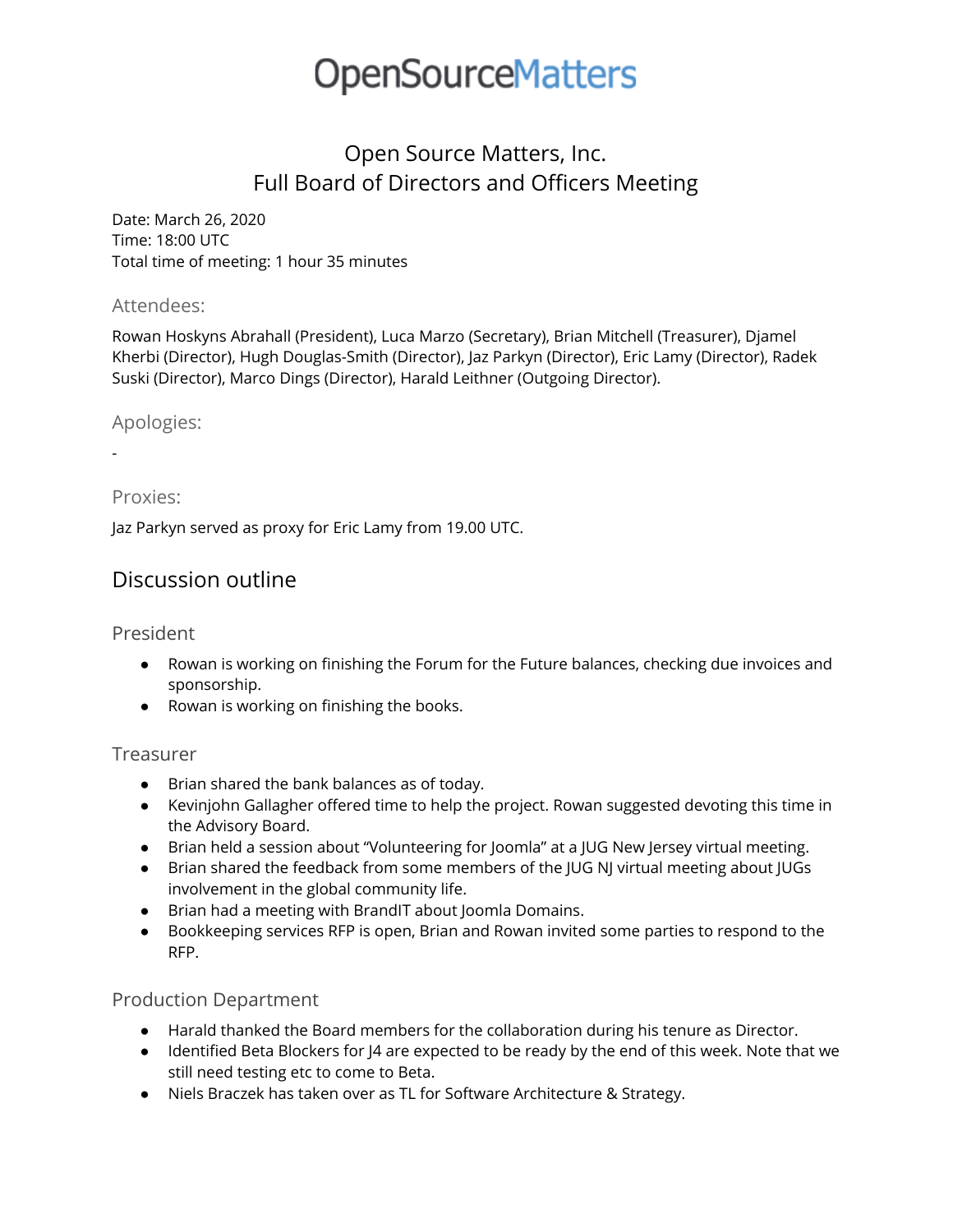- Tobias Zulauf has been added as releaselead for 3.10.x.
- Whilst the wider Sprint regarding workflow was cancelled the "pre-sprint" sprint in Munich was a success and lots of progress was made there regarding workflow.
- There is an initiative in the German Community regarding "website for kids", an online live course/workshop by Elisa. Holger cremers has taken on the organisation, they have procured sponsorship. This seems like a good initiative to possibly follow up "internationally".
- Marco and Luca to work on access and permissions grants as part of the transitions.
- Following the work started at the Forum for the Future, there has been a Request for Comments (RfC) to define the ways to propose a Request for Comments, production wide. The proposal aims to define a way to enable everybody in the community to suggest processes, features or specifications, and to define, how the community / project decides on the proposal. A motion will be made to adopt the process as official when the draft will be ready.

### Legal & Finance Department

- Hugh shared a document with suggestions about the Code of Conduct and Conflict Resolution.
- Hugh contacted Team Leaders of teams under the Legal & Finance Department to get the status of ongoing tasks.
- Hugh received an offer of donation of royalties by a book author about Joomla. Hugh to follow up with the author to proceed.

#### Marketing & Communications Department

- Eric prepared a document to be distributed to Marketing & Communications Department Team Leaders to collect feedback and progress achieved since the Forum for the Future.
- Eric continued the work on a Brochure started by the Dutch Community.

#### Events Department

- Monthly events dept meeting was held on March 25, the main discussion was around the rules about the virtual JUGS, will be updated in the upcoming week to allow active and new jugs to do Virtual meetings.
- A newsletter will be sent to all the jugs to encourage them to hold virtual meetings.
- Rowan to create a new section on the jug directory especially dedicated to the virtual JUGs.

#### Operations Department

- Webmasters Team had an internal discussion about the team status and the opportunity to transform the team as an unofficial working group. The Board discussed the importance of such a team, to take care of the infrastructure and websites with a shared strategy to manage the Joomla.org presence. An election will be held shortly.
- Radek had a chance to connect with the Resources Directory Team.
- Radek is having issues connecting with the Showcase Directory Team.
- Vault migration to 1Password started.
- Monthly Operations Department meetings scheduled for every first Thursday at 7.00pm @ UTC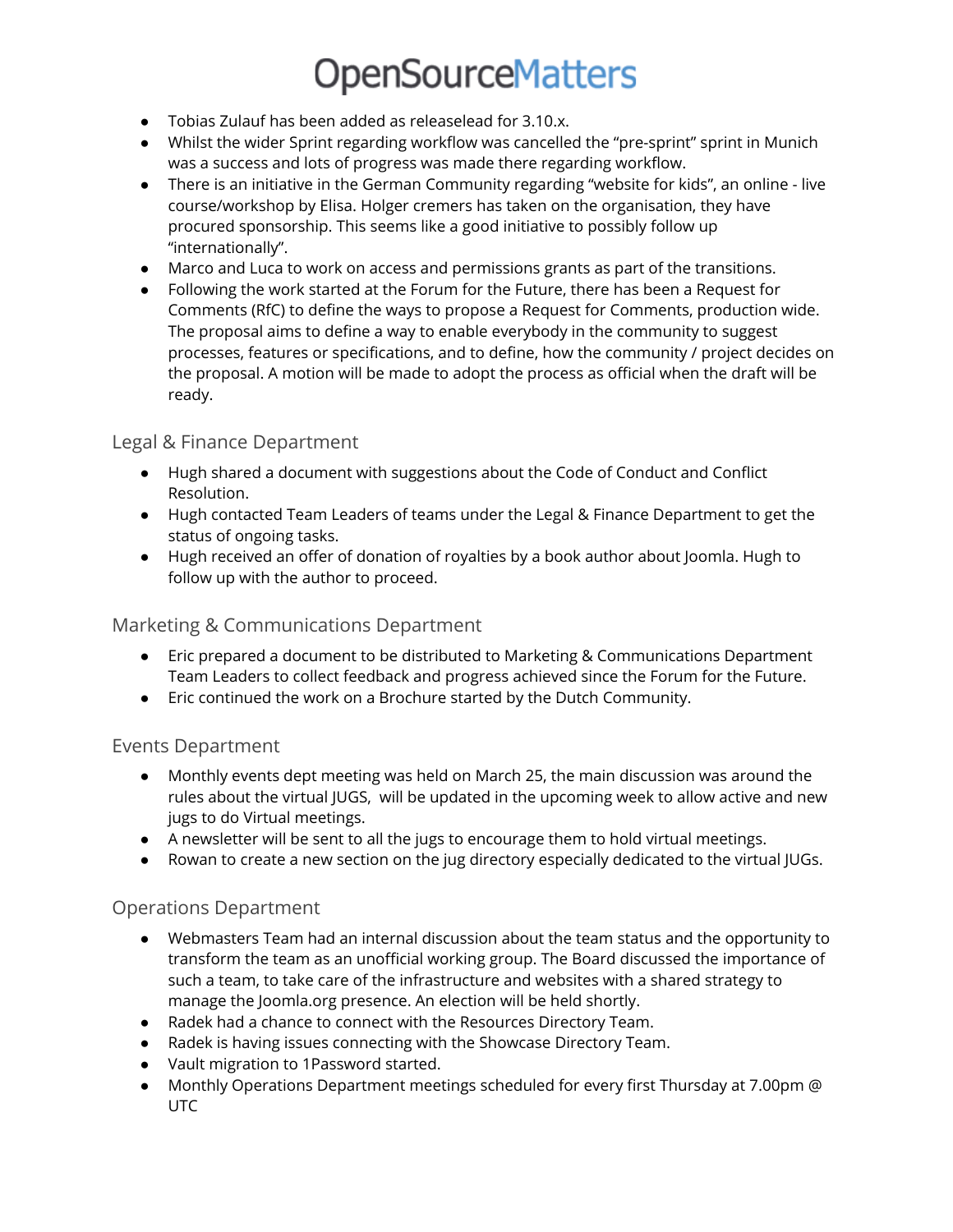● Radek is reactivating the Joomla Template Directory Team.

### Programs Department

- Next department meeting scheduled for 9th April.
- Chris Keen has accepted the Assistant Department Coordinator role.
- Wilco has been completing software upgrades on the Certifications site.
- FftF Engagement Stream Meeting took place on 13th March 2020 all four proposals have reported good progress. Minutes: [https://volunteers.joomla.org/teams/volunteer-engagement-team/reports/1198-fftf-re-engag](https://volunteers.joomla.org/teams/volunteer-engagement-team/reports/1198-fftf-re-engage-re-ignite-stream-updates-13th-march) [e-re-ignite-stream-updates-13th-march](https://volunteers.joomla.org/teams/volunteer-engagement-team/reports/1198-fftf-re-engage-re-ignite-stream-updates-13th-march)

#### Secretary

- [**Event Sponsorship**] Given that CMS Africa Summit 2020 has been cancelled, Luca advised Events DC to request a reimbursement.
- [**GitHub Sponsors**] Finally we applied to join the "GitHub Sponsors" initiative, having enabled the 2FA on our organizations on GitHub. The application has been approved and Joomla is able to receive sponsorships directly through the GitHub Sponsors feature: <https://github.com/sponsors/joomla>
- [**Elections**] The Call for Manifestos has a 28 day period in regular elections, according to the vote done by Community. This timeline has been applied also to the Replacement Elections that are currently running. Applying the standard timeline to replacement elections makes them last almost 2 months that might be a very long period for a replacement election, especially when there is an empty seat after a hard resignation. My proposal is to cut the Call for Manifestos deadline to 14 days instead of 28, to save at least 14 days in case of a Replacement Election. This is not against what was voted by the Community because it applies only to replacement elections and not regular elections, given that the replacement election case was not specified in the community motion proposal and according to Section 9.12 of the Bylaws, the Board has the power to promulgate Voting Procedures and this proposal does not qualify as a Voting Policy change, that otherwise would require Member approval.
- [**Elections**] Candidates' manifestos have been published on March 25, 2020 as per schedule: [https://community.joomla.org/blogs/leadership/joomla-officer-replacement-elections-nomin](https://community.joomla.org/blogs/leadership/joomla-officer-replacement-elections-nominee-announcement-2020.html) [ee-announcement-2020.html](https://community.joomla.org/blogs/leadership/joomla-officer-replacement-elections-nominee-announcement-2020.html)
- [**Assets**] On a long-term perspective, we should aim to harmonize organization addresses, using joomla.org for functional mailboxes (e.g. [privacy@joomla.org](mailto:privacy@joomla.org) , [marketing@joomla.org](mailto:marketing@joomla.org) ), opensourcematters.org for institutional mailboxes (role based, e.g. [president@opensourcematters.org](mailto:president@opensourcematters.org) , [vicepresident@opensourcematters.org](mailto:vicepresident@opensourcematters.org), etc.) and community.joomla.org for people mailboxes [\(first.last@community.joomla.org](mailto:first.last@community.joomla.org)). The number of active volunteers can be managed through the org that we have on CJO. This would ease the management of assets and permissions.
- [**Assets**] Mailboxes for Department Coordinators:
	- Events Department: events-dc@opensourcematters.org
	- Legal & Finance: legal-finance-dc@opensourcematters.org
	- Marketing & Communications DC: marketing-dc@opensourcematters.org
	- Operations DC: operations-dc@opensourcematters.org
	- Production DC: production-dc@opensourcematters.org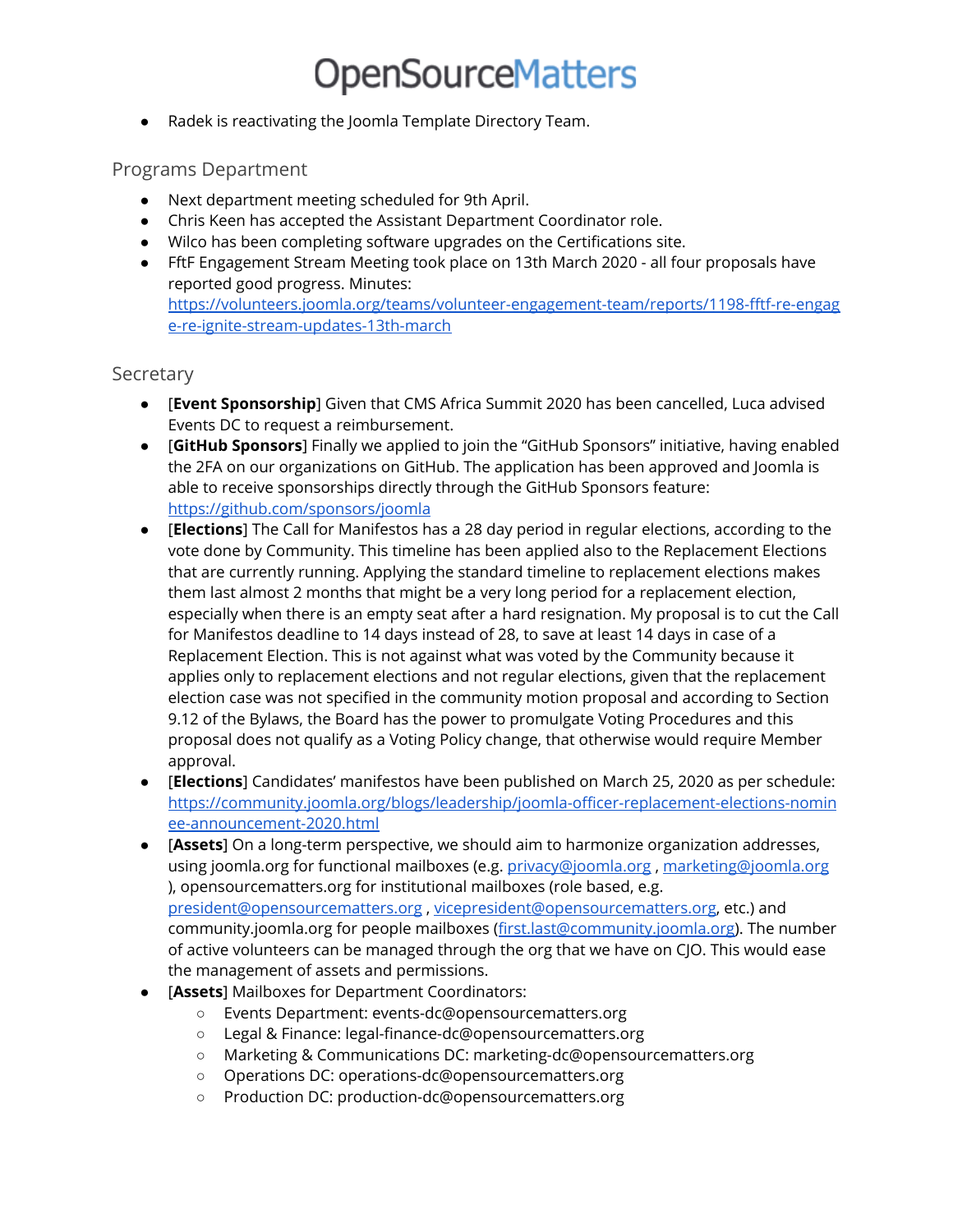- Programs DC: programs-dc@opensourcematters.org
- [**Assets**] Mailboxes for Officers
	- President: president@opensourcematters.org
	- Vice President: vicepresident@opensourcematters.org
	- Secretary: secretary@opensourcematters.org
	- Treasurer: treasurer@opensourcematters.org
- [**Board of Directors**] The announcement of official changes will be done once the replacement election will be completed, so that all the records will be up to date. Marco Dings became effective on March 23, 2020.
- [**Transition**] Transition of the President role will be effective once the replacement election for Treasurer will be completed.

Other business

- Hugh asked Board members to fill the agenda for the meetings at least 24 hours before the meeting to ensure effectiveness.
- The Board would like to thank the outgoing Board Members for their service.

#### Motions taken during this meeting

#### **#2020/040 - Admit Release Leaders as voting members (at Production Meetings) of the Production Department Coordination Team.**

Proposed by Marco Dings, seconded by Luca Marzo. *The motion passed with unanimous consent.*

#### **#2020/041 - Each sponsorship to events different from JoomlaDays should be regulated by a sponsorship agreement signed by the event organizer and Open Source Matters.**

Proposed by Luca Marzo, seconded by Djamel Kherbi. *The motion passed with unanimous consent.*

#### **#2020/042 - In case of a Replacement Election, the Call for Manifesto shall be open for 14 days. All the other deadlines and provisions of the standard election cycles are valid.**

Proposed by Luca Marzo, seconded by Djamel Kherbi. *The motion passed with unanimous consent.*

**#2020/043 - Any person who has a Code of Conduct sanction active on their record (i.e. has not expired under the 18 month rule) are ineligible to be considered in any election for Officer, Director, Assistant DC, Team Lead or assistant Team lead position within Joomla, OSM or the Joomla Foundation.**

Proposed by Hugh Douglas-Smith, seconded by Jaz Parkyn. *The motion passed with unanimous consent.*

#### **#2020/044 - The Secretary proposes to adjourn the meeting**

Proposed by Luca Marzo, seconded by Jaz Parkyn. *The motion passed with unanimous consent.*